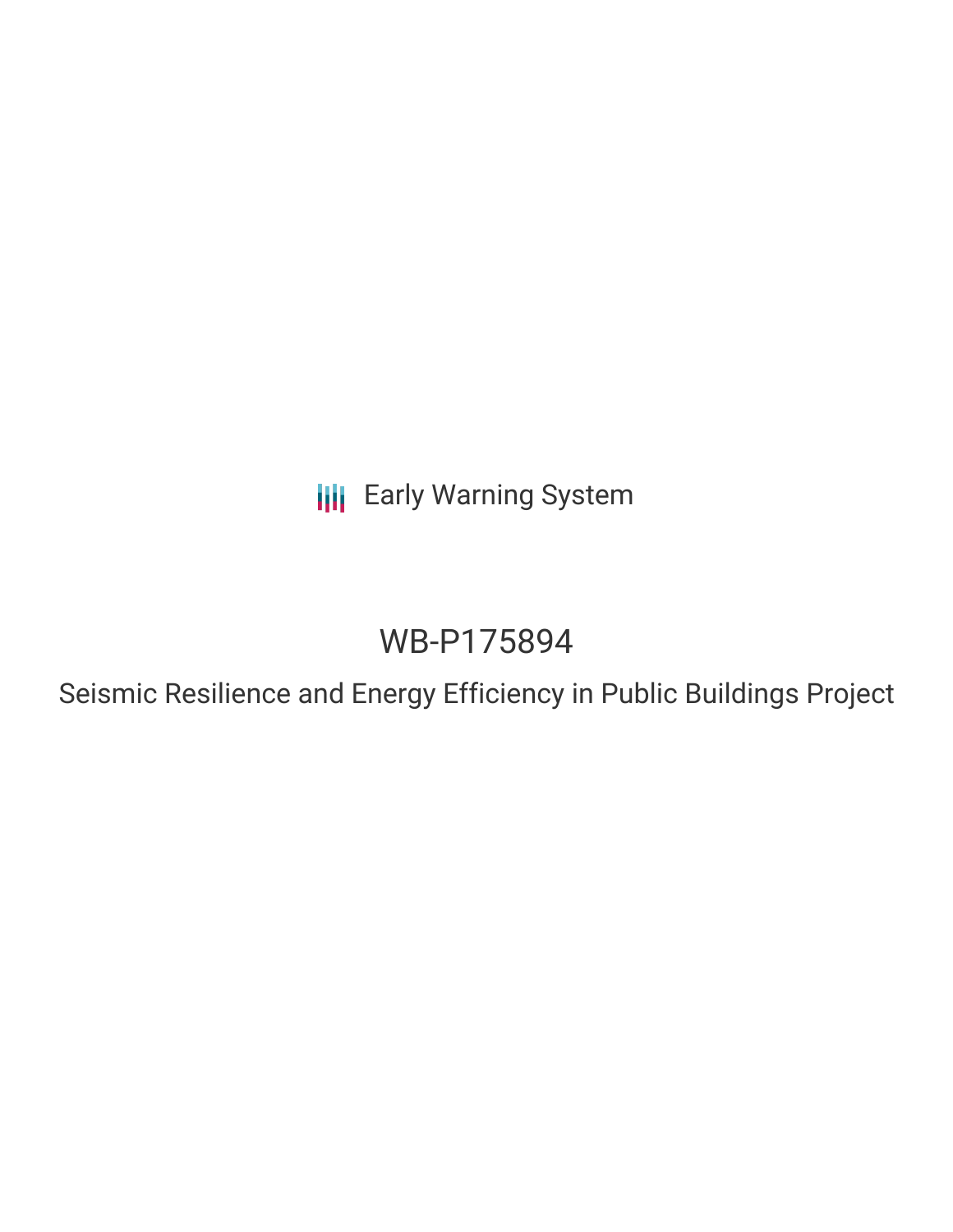

## Early Warning System Seismic Resilience and Energy Efficiency in Public Buildings Project

### **Quick Facts**

| <b>Countries</b>               | Turkey               |
|--------------------------------|----------------------|
| <b>Financial Institutions</b>  | World Bank (WB)      |
| <b>Status</b>                  | Proposed             |
| <b>Bank Risk Rating</b>        | U                    |
| <b>Borrower</b>                | Government of Turkey |
| <b>Sectors</b>                 | Construction         |
| Investment Type(s)             | Loan                 |
| <b>Investment Amount (USD)</b> | \$200.00 million     |
| <b>Project Cost (USD)</b>      | \$200.00 million     |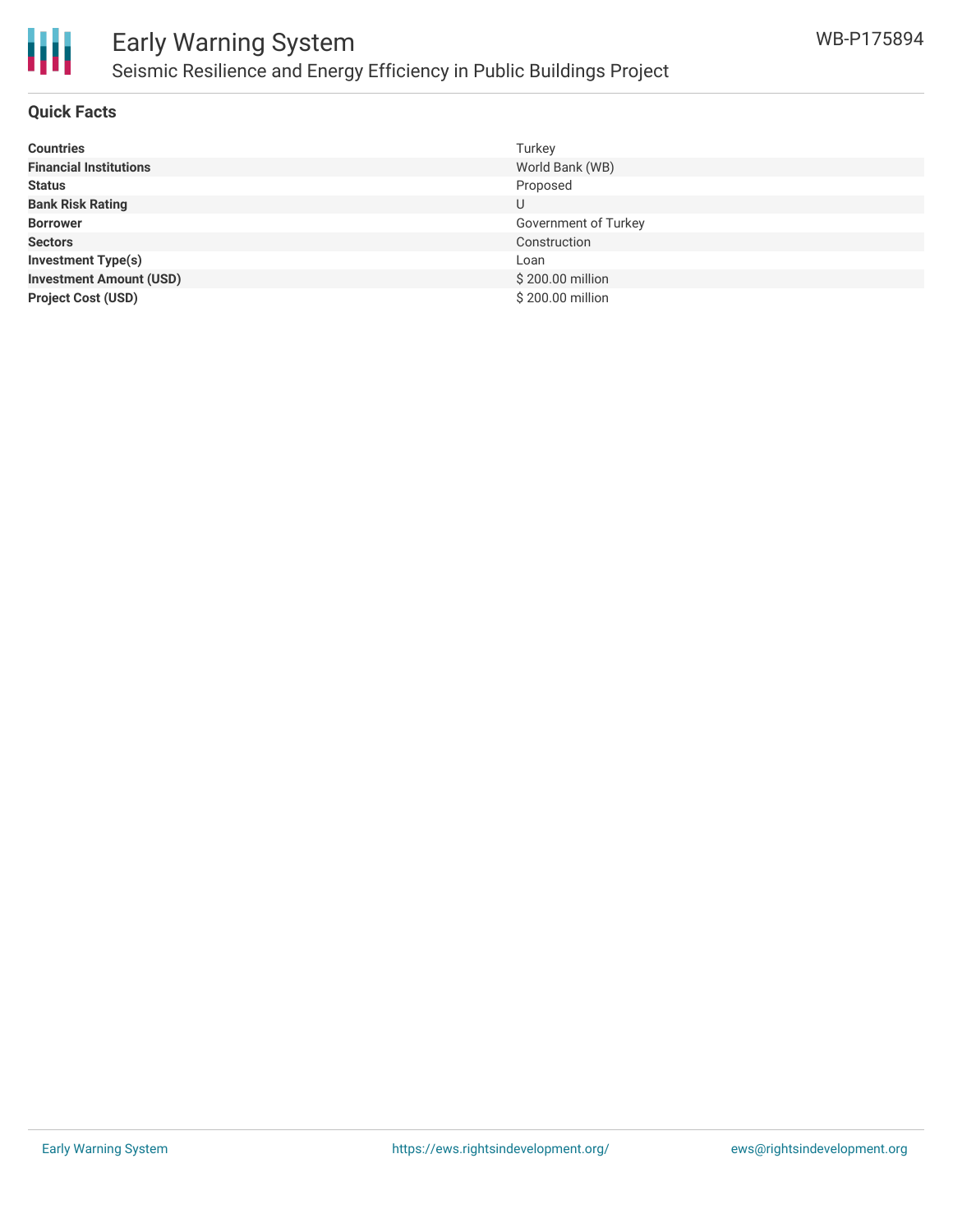

### **Project Description**

This project aims to improve the disaster resilience and energy savings in selected central government buildings, and to strengthen the policy framework and institutional capacity to develop, finance and implement resilient and sustainable public buildings in Turkey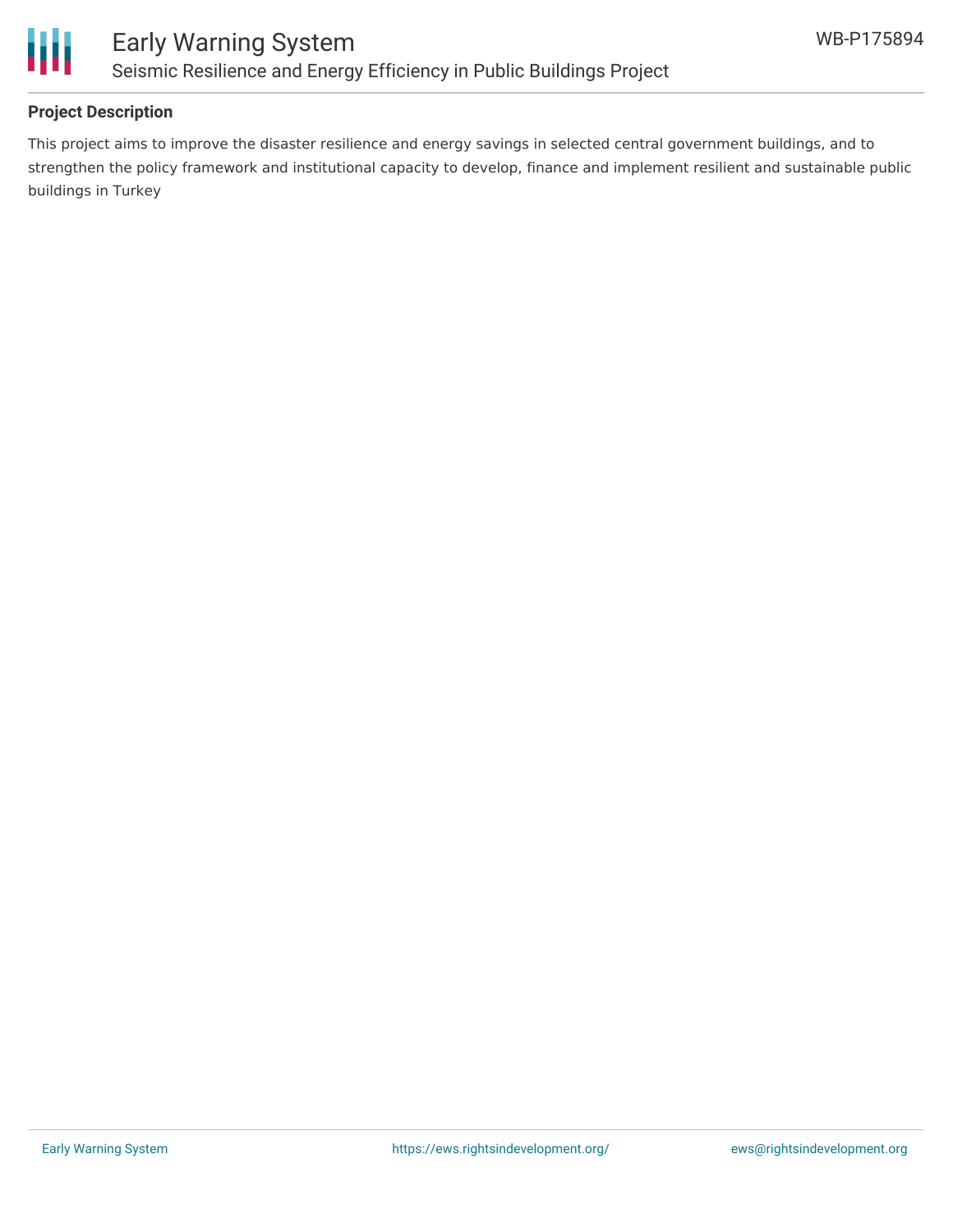

# Early Warning System Seismic Resilience and Energy Efficiency in Public Buildings Project

## **Investment Description**

World Bank (WB)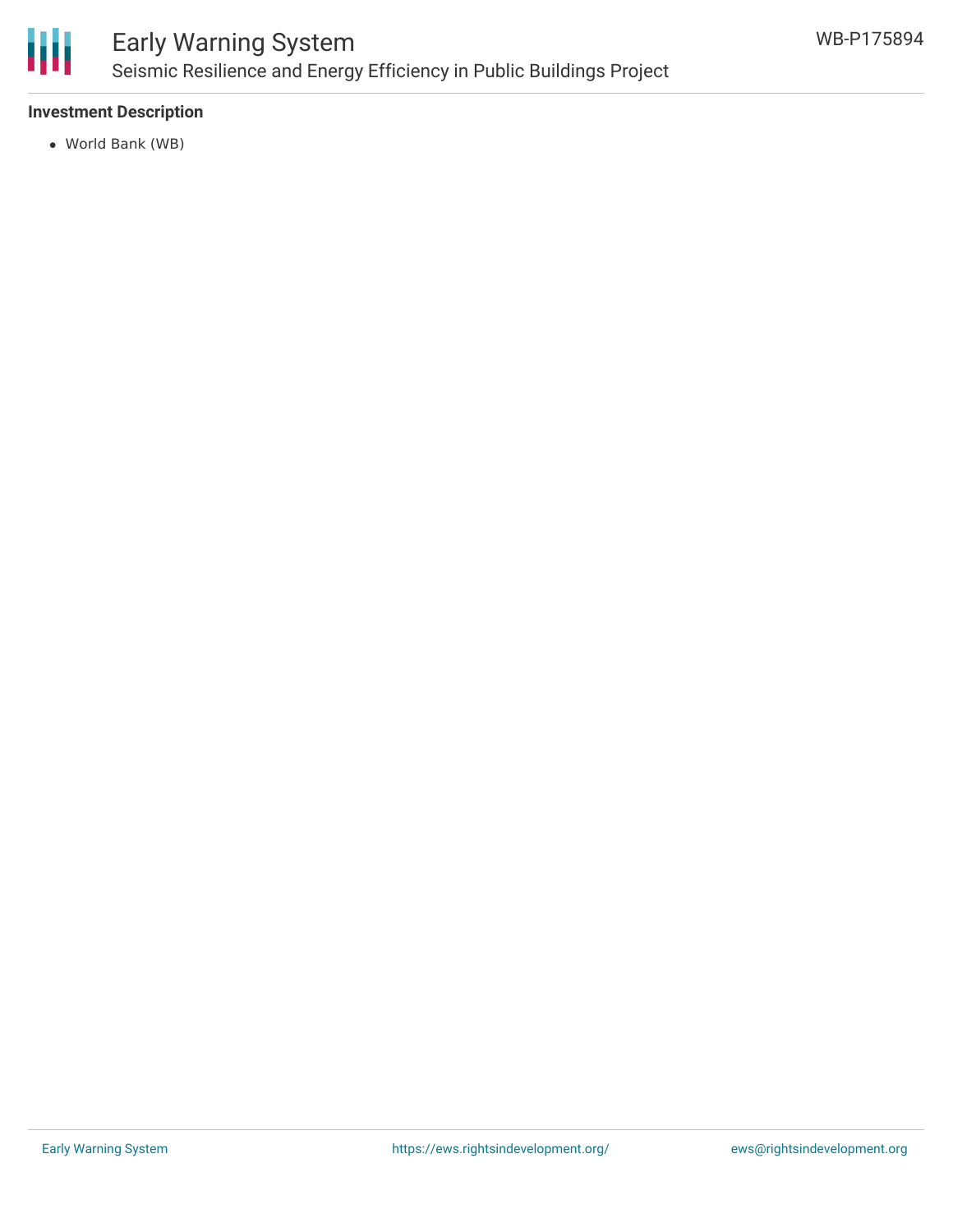### **Contact Information**

Alanna Leigh Simpson, Jasneet Singh (Team Leader)

Project contacts not available at the time of disclosure.

#### ACCESS TO INFORMATION

To submit an information request for project information, you will have to create an account to access the Access to Information request form. You can learn more about this process at: https://www.worldbank.org/en/access-toinformation/request-submission

#### ACCOUNTABILITY MECHANISM OF THE WORLD BANK

The World Bank Inspection Panel is the independent complaint mechanism and fact-finding body for people who believe they are likely to be, or have been, adversely affected by a World Bank-financed project. If you submit a complaint to the Inspection Panel, they may investigate to assess whether the World Bank is following its own policies and procedures for preventing harm to people or the environment. You can contact the Inspection Panel or submit a complaint by emailing ipanel@worldbank.org. Information on how to file a complaint and a complaint request form are available at: https://www.inspectionpanel.org/how-tofile-complaint